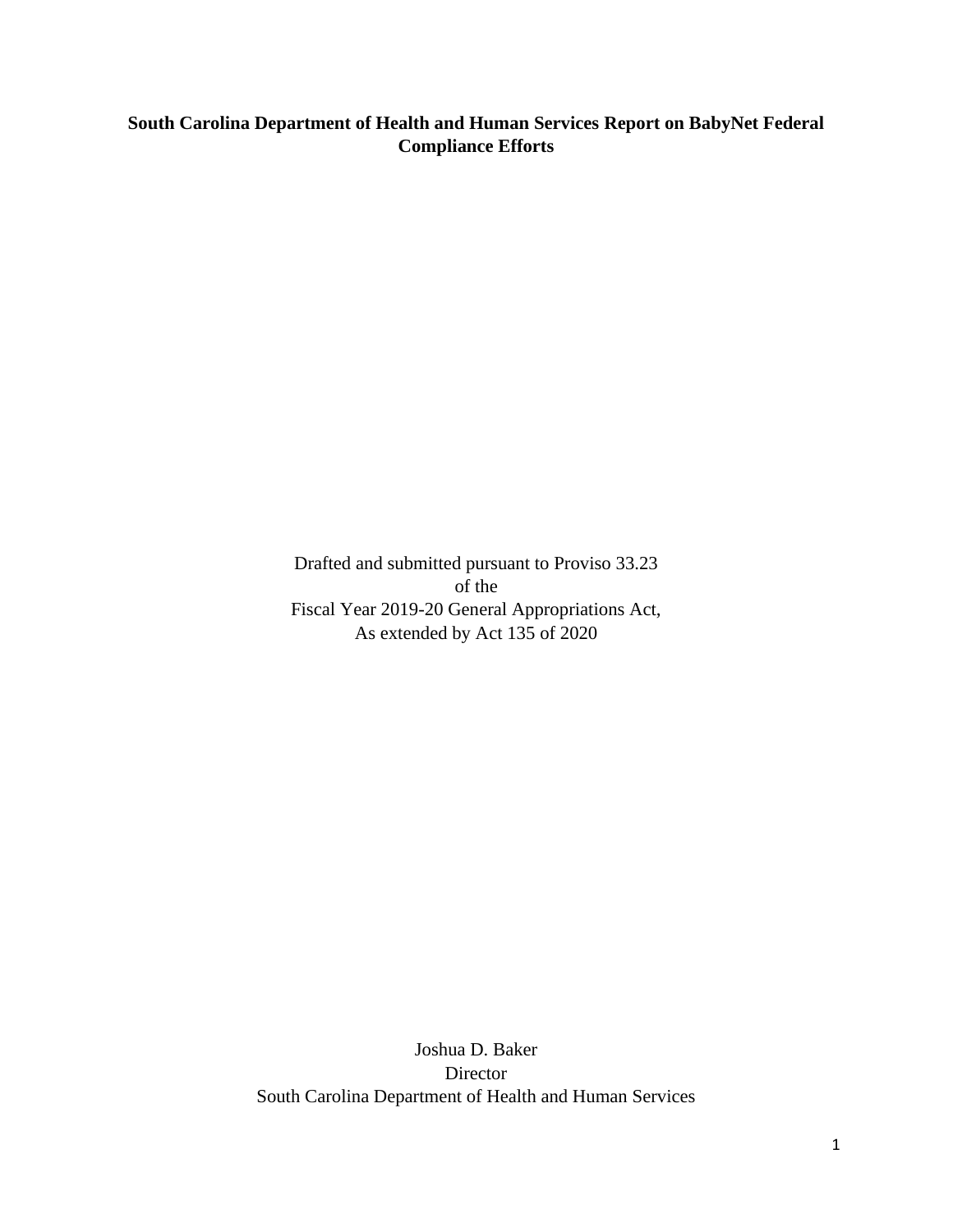### December 31, 2020 **Background**

First authorized in 1986 as an amendment to the Education of the Handicapped Act, the current iteration of a federally sponsored early intervention system for children from infancy through their third birthday is authorized by Part C of the Individuals with Disabilities Education Act (IDEA) of 2004 (PL 108-446). The purposes of the IDEA Part C program are the timely and accurate identification and evaluation of children under the age of three with developmental delays; appropriate referrals to service; and, ongoing service coordination necessary to aid the child's ongoing social, emotional, and educational development. At the federal level, the IDEA, Part C program is overseen by the Office of Special Education Programs (OSEP) within the United States Department of Education.

Effective July 1, 2017, lead agency responsibilities for the South Carolina system of early intervention known as "BabyNet" transitioned from South Carolina First Steps to School Readiness (SCFSSR) to the South Carolina Department of Health and Human Services (SCDHHS) pursuant to Executive Order 2016-20, issued by Governor Nikki R. Haley on September 14, 2016.

SCDHHS has issued three previous reports on compliance efforts as the IDEA Part C lead agency for South Carolina, and this report serves as an update to the 2017 – 2019 publications. Readers are encouraged to reference those reports, which are available at: www.scstatehouse.gov/reports/reports/php.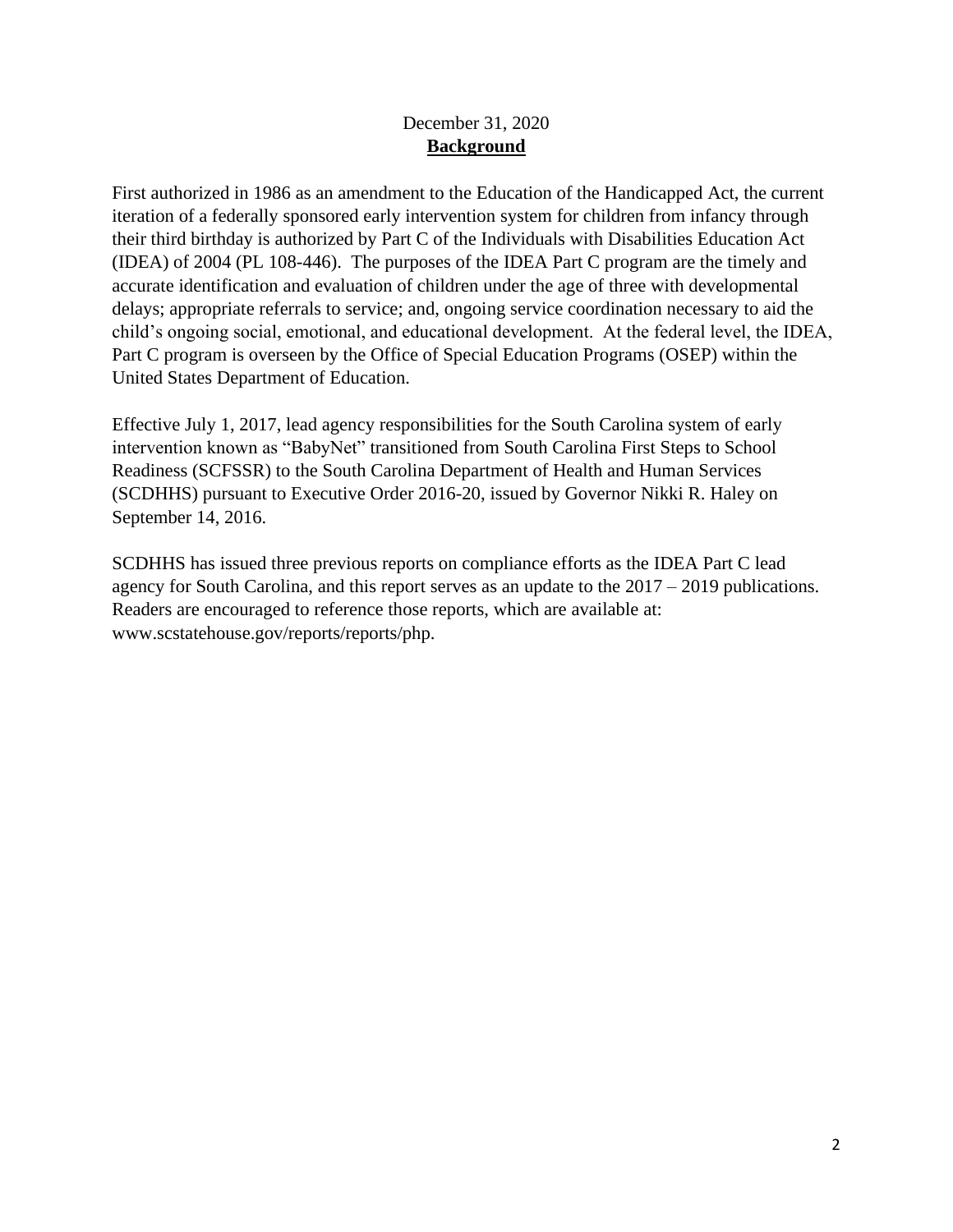## **Calendar Year 2020 Efforts and Progress**

### *Note on Coronavirus Disease 2019 (COVID-19)*

The previous IDEA Part C compliance report issued by SCDHHS published in December 2019 allowed for only 10 weeks of progress before SCDHHS began significant retrenchment with respect to discretionary activities to focus on its response to the COVID-19 pandemic. Accordingly, many of the efforts and goals set forth in last year's report have been postponed or otherwise de-prioritized either to accommodate COVID-19 activities or as a consequence of response-related decisions. Specific instances of such decisions are noted throughout the report.

## *Leadership and Culture*

From 2016-2019, South Carolina's IDEA Part C program has operated as a semi-independent program under the SCDHHS umbrella with the program director reporting to the agency head. Compliance efforts have focused largely on integration into the larger SCDHHS and Medicaid enterprise as a part of policy coordination and system of payments requirements detailed in §1440 of the IDEA and further detailed in 42 CFR Part 303, Subpart F. Such efforts are addressed later in this report, but include integration of provider enrollment and payer policy, coordination of benefits with Medicaid managed care organizations (MCOs), and integration of the BabyNet Reporting & Intervention Data Gathering Electronic System (BRIDGES) case management platform, which was brought to the agency as a result of the lead agency transition, into the state's Medicaid Management Information System (MMIS).

In 2020, SCDHHS moved the IDEA part C program under the Office of Health Programs vertical of the agency to provide common supervision of policy decisions and reassigned responsibility for the case management system to the Replacement MMIS program. Future alignments will focus on parsing operational functions and policy functions to the appropriate units within the agency.

### *Referral, Intake, and Assessment*

The agency continues to centralize referral intake as noted in prior submissions and has completed the following activities:

- Implemented statewide secure web-based referrals after a soft rollout in 2019. To date, 20,566 referrals have been processed through the webform.
- Began exclusively processing all referrals for regions subject to centralization and those received by the state office through the webform in September 2019.
- Increased central referral team (CRT) staff from four to 19 to process the increasing volume of referrals in a timely manner.
- Completed the conversion of all offices from local referral management to centralized referral management.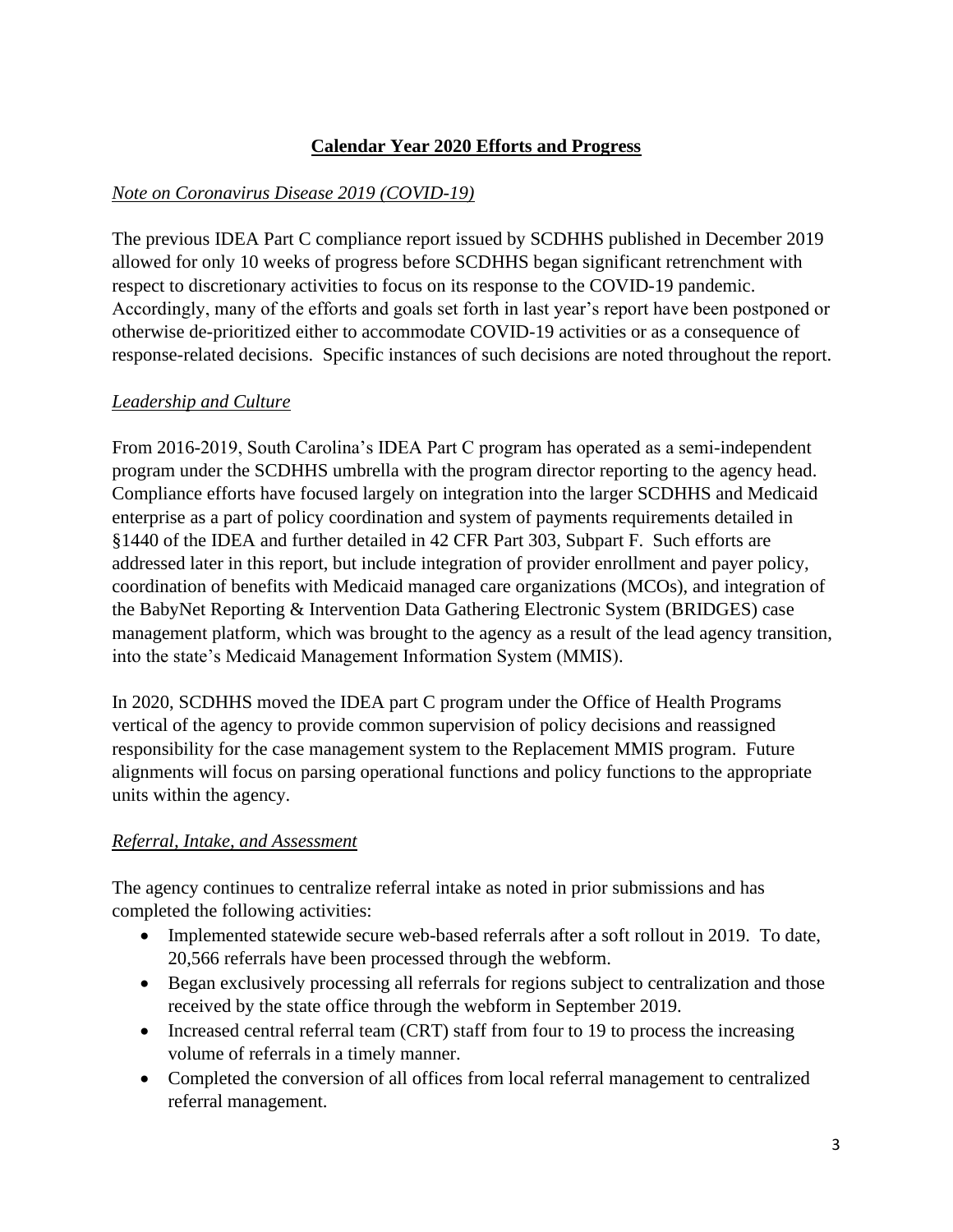- Centralized all program intake scheduling.
- Converted paper-based intake to SCDHHS' electronic document management system.

Through these reforms, SCDHHS has cut the time from referral to evaluation to 2–3 weeks in most areas of the state and is seeing evaluation turnaround times equal to, or greater than, its Medicaid counterparts.

### *System Point of Entry Staffing, Education, and Performance Monitoring*

For the first time in over a decade, South Carolina's IDEA Part C program has a federally approved policy and procedure manual that is the basis for statewide intake, scheduling, evaluation and eligibility, and monitoring. SCDHHS has established structured training for staff statewide. This process includes classes on the Battelle Developmental Inventory (BDI), which is the primary screening tool used by IDEA Part C intake staff.

### *Payment System Integration*

As noted in SCDHHS' 2018 submission, the agency assumed operational control of the IDEA Part C program's provider billing apparatus but left the process largely unchanged. Throughout State Fiscal Year 2018-19, SCDHHS prepared to transition payment coordination of Medicaid and IDEA Part C payments in the MMIS to meet state and federal system of payments requirements. Following the failure of the BRIDGES payment integration project in July 2019, SCDHHS replaced integration leadership and began project and provider remediation. These efforts are detailed in the 2019 report. Many of the transitional efforts undertaken in 2019 were unwound in 2020 after the claims submission system became operational.

Despite the challenges of the initial payment integration effort, now that the managed care and fee-for-service systems are operational, South Carolina is the first state in the nation to successfully integrate IDEA Part C and Medicaid into a single payment platform. SCDHHS has largely ceased additional improvements to the MMIS/BRIDGES integration as a new administrative services organization (ASO) vendor has been procured to replace MMIS provider enrollment and claims adjudication systems and a new case management system has been procured to replace BRIDGES.

### *Other Compliance Efforts*

Family Outcomes. In April 2018, SCDHHS selected gathering and analysis of self-reported family outcomes data as the scope of the State's Systemic Improvement Plan (SSIP) – a federally required performance improvement plan targeted at a single indicator with the goal of improving results for infants, toddlers and their families. The SSIP follows several federally defined phases from planning through analysis to performance improvement. A revised Phase I SSIP was approved for use by OSEP on Aug. 20, 2018. SCDHHS submitted Phase II of the SSIP on April 1, 2019, and will submit its Phase III, year 2 report in April 2021. The goal of the South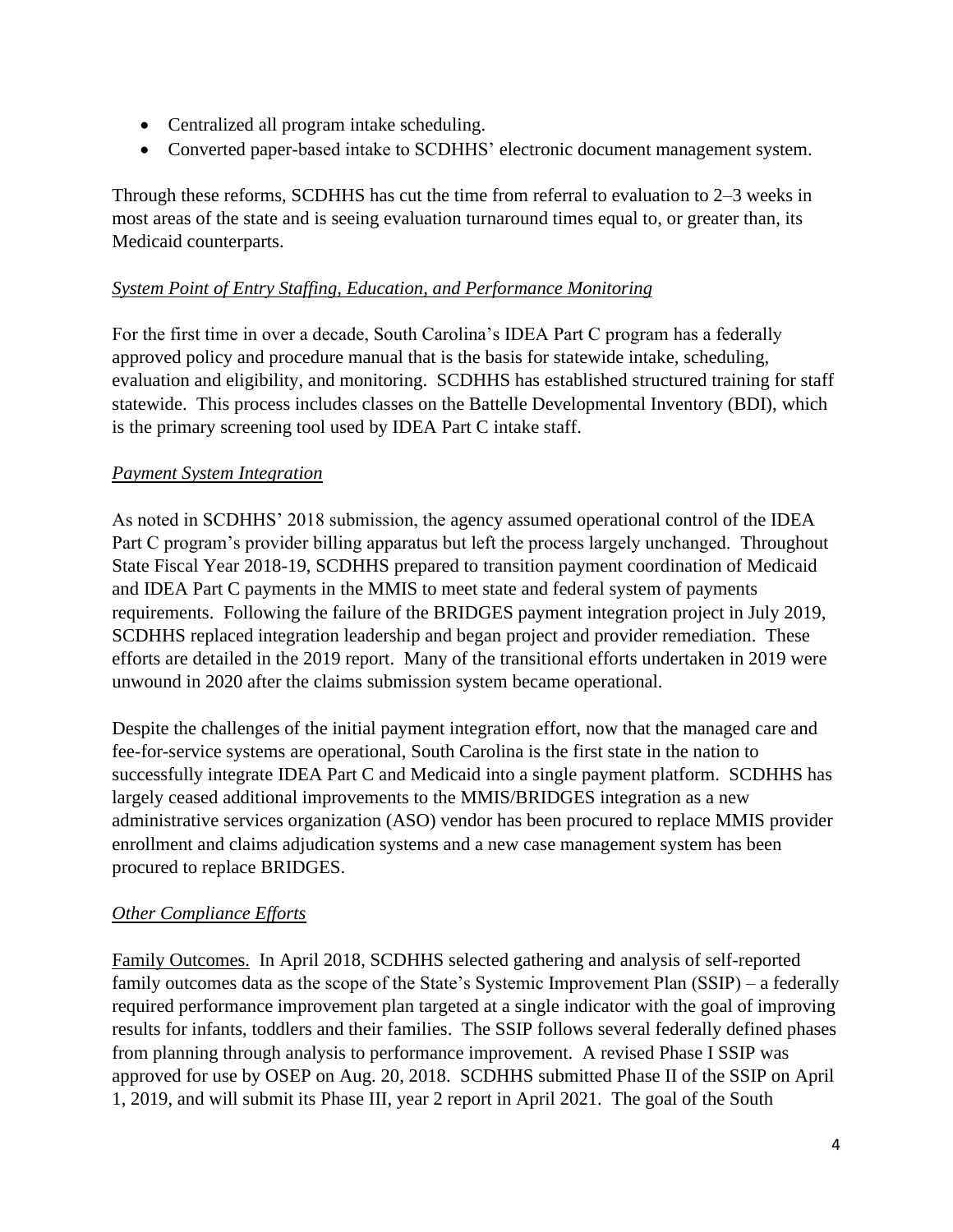Carolina SSIP is to improve families' ability to help their child develop and learn shortly after entering the IDEA Part C program. The two main strategies to meet this goal are implementing an improved family outcome measurement system and initiating a new family assessment process.

Reimbursement. Along with the coordination of payment systems, SCDHHS seeks to mitigate reimbursement policies that incentivize providers to prefer participation in either Medicaid or IDEA Part C as opposed to equal incentive to participate in both in a coordinated manner. In July 2019, SCDHHS began alignment of IDEA and Medicaid payment policies, to include reimbursement rate and third-party liability rules.

During this effort, SCDHHS substantiated the existence of the disallowed practice of balancebilling, whereby some providers were offsetting lower commercial insurance or Medicaid reimbursement with IDEA Part C funds. This balance-billing runs contrary to 42 CFR §447.15 and South Carolina's Medicaid State Plan, which requires the state to limit provider participation to those willing to accept amounts paid or otherwise allowed by the agency as payment in full. SCDHHS has taken steps to end this disallowed practice prospectively, but such steps have the net effect of reimbursing some providers less than they would have received under the previously fractured system, resulting in some abrasion with those providers. SCDHHS is continuing to educate providers on appropriate billing practices and identifying areas where billing practices may lead to amounts that are less than allowed being reimbursed to providers to mitigate the abrasion of the payment system change.

In 2020, SCDHHS observed that some of the practices of pediatric hospice providers were inconsistent with the coordination of benefits requirements in federal regulation and potentially SCDHHS' State Plan and policy. These practices operated the hospice benefit more as palliative care, and not hospice, and SCDHHS is working with the relatively few pediatric hospice providers in the state to address these issues and ensure appropriate access to care and federal compliance. To achieve this, SCDHHS has elected not to use IDEA Part C as a payer source for services for children in Medicaid hospice programs, and instead will have providers seek additional services using the Early and Periodic Screening, Diagnostic, and Treatment (EPSDT) authority. Accordingly, any child admitted to a hospice program will still be able to access any medically necessary curative treatment but will not seek those services using the IDEA Part C authority.

### **Intermediate or Contingent Performance Improvements (FY 2019 - 2021)**

With substantial progress made in 2018 with respect to program leadership, staff morale and training, and systems development necessary to fully implement payment coordination in 2019, IDEA Part C program staff shifted focus in 2019 and 2020 away from information technology development to initiatives designed to improve personnel processes and service quality.

#### *General Supervision*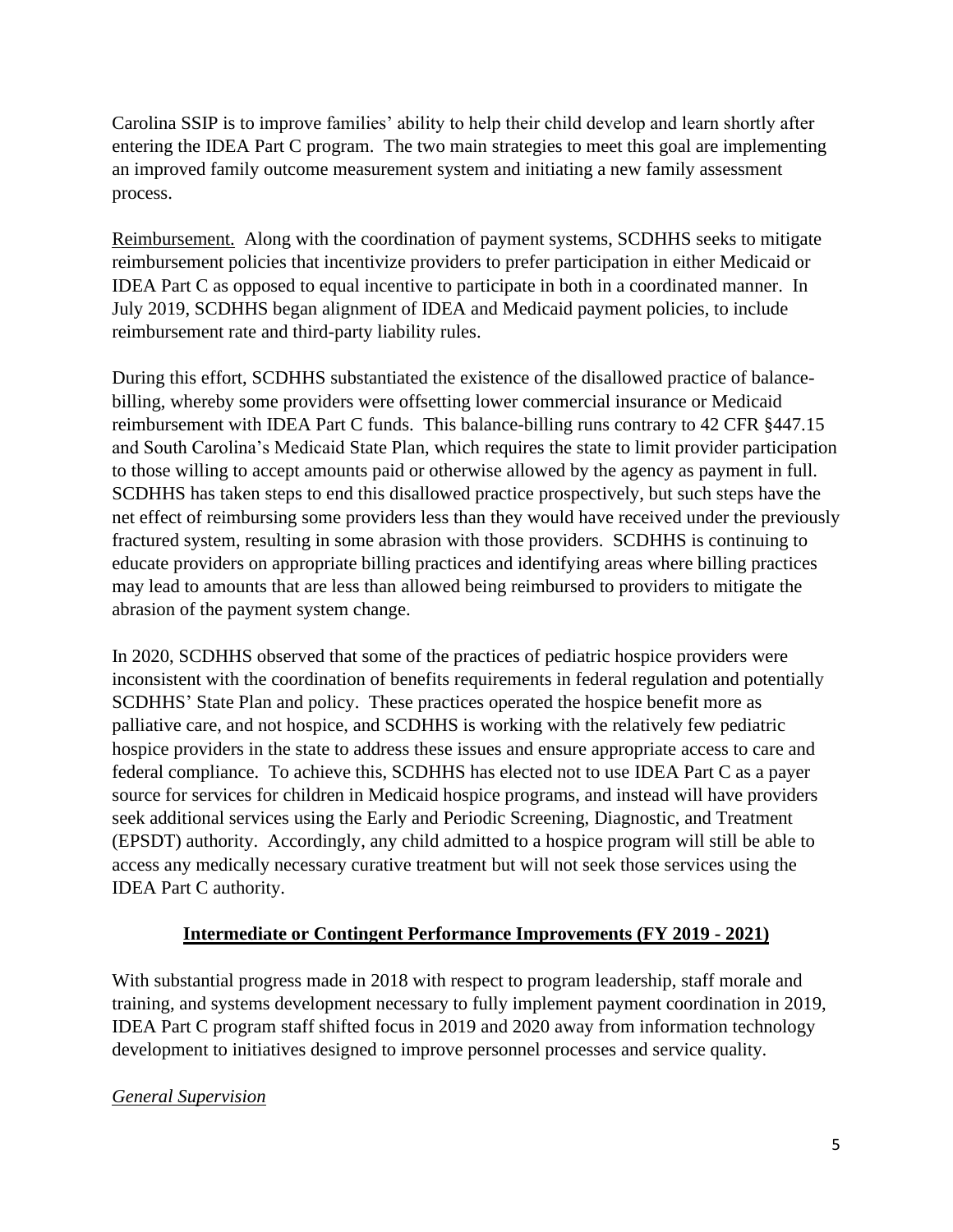Prior to 2019, South Carolina's IDEA Part C program had not implemented a system of general supervision of the provider network or the performance of individual providers. Further, the BRIDGES case management system allows some providers to self-report reasons for delays in treatment or non-compliance with provisions of a family's individualized family service plan. These self-reported reasons are left largely unexamined and unchallenged, with no formal issuance of findings related to inappropriate outcomes or root cause analysis of the episodic or systemic issues that lead to poor outcomes. As part of the corrective action plan negotiated with OSEP in 2018, SCDHHS has implemented a system of general supervision and issued its first findings in the fall of 2019. Additional findings were issued in the fall of 2020 with subsequent monitoring to commence in January 2021 focused on correction of noncompliance and resolution of outstanding findings.

#### *Auditing Coordination of Benefits*

Sampled reviews of payment requests indicate that a substantial portion of claims rejected by private insurance, Medicaid MCOs, or Medicaid fee-for-service that are ultimately paid with IDEA Part C funds were disallowed for administrative and not clinical reasons. Accordingly, SCDHHS intended to clarify antiquated coordination of benefits policies and perform random field audits of providers that are not complying with IDEA Part C payer of last resort provisions in 2020. The COVID-19 emergency response delayed field audits, but SCDHHS did begin enforcing many of the automated prepayment review steps, or "edits" in the MMIS.

#### *Expanded Use of Natural Environment Settings for Evaluation and Service*

Support provision of early intervention services in a child's natural environment is among SCDHHS' goals in operating the IDEA Part C program. Once the agency believes that system point of entry capacity has reached a sustainable and compliant level, it intends to expand the use of in-home and natural environment eligibility determinations and will, in conjunction with Medicaid health programs, issue common policies that incentivize early intervention services provided in a child's natural environment. This has also been delayed due to COVID-19 as many families have preferred the use of telemedicine over in-home or in-clinic care. SCDHHS will provide the public and policymakers periodic updates on this topic over the course of 2021.

#### **Conclusion**

South Carolina's implementation of the IDEA Part C system has historically been fragmented, resourced asymmetrically, and poorly managed. As a result, it has had a poor reputation nationally and among the referring provider community. Historically, performance improvement efforts have been focused on minor, low-return, or already reasonably well-functioning components of the system instead of the foundational infrastructure the program needs to succeed. SCDHHS has taken aggressive steps to reverse this trend related to personnel assignment, staff development, financial and systems process improvement, contracts with